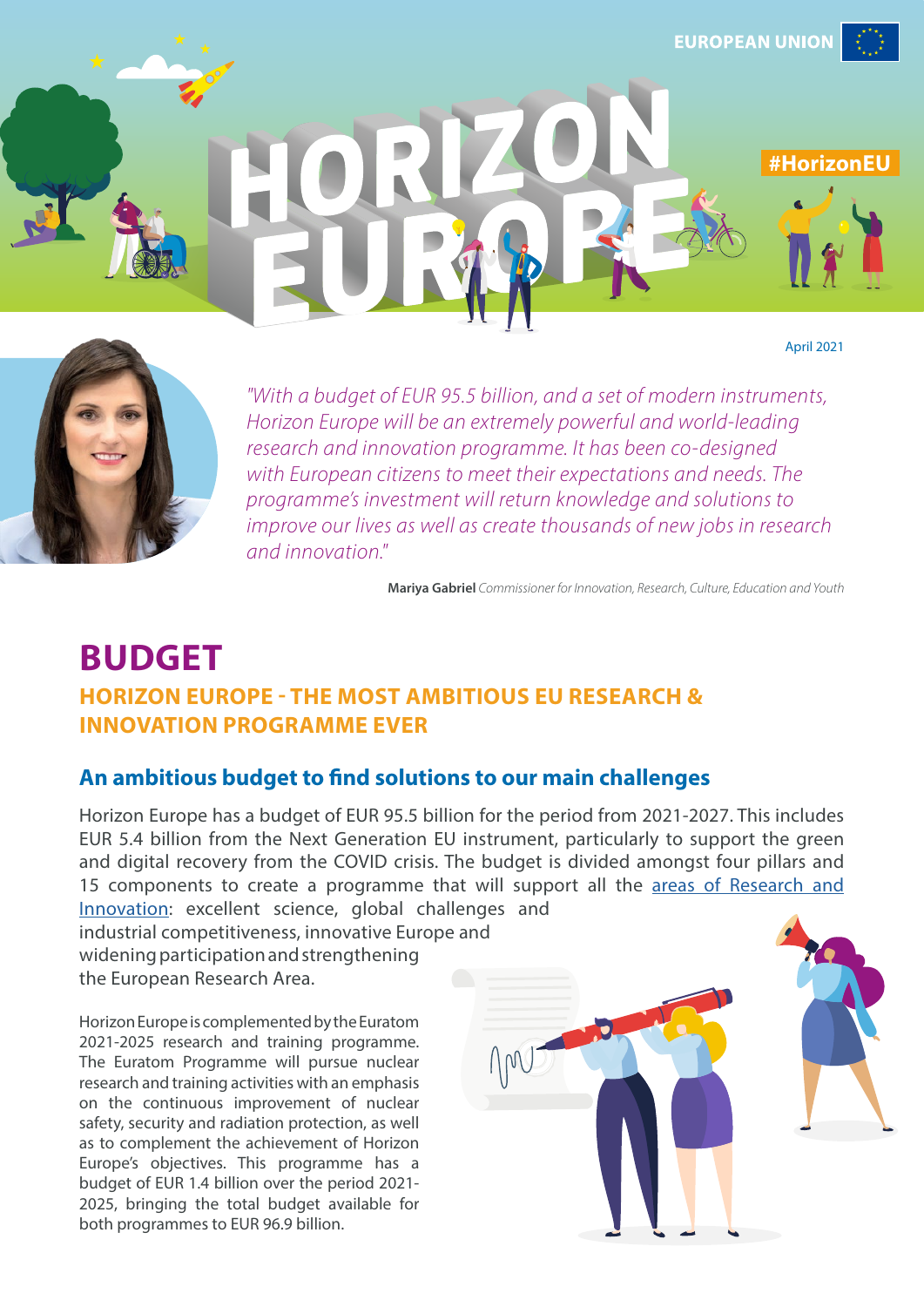# **EVOLUTION OF THE R&I FRAMEWORK PROGRAMMES BUDGET**

The EU budget has been significantly rising over time from EUR 3 271 million in FP1 to EUR 96 899 million today for Horizon Europe and Euratom. This illustrates the clear ambition of the EU for its main R&I funding instrument and increases relevance of science and technology in society to address our challenges.



This budget compares favourably with the previous programme, Horizon 2020. In real terms, and excluding the participation of UK beneficiaries in Horizon 2020, there is a 30% increase. This demonstrates the broad consensus on the key role of Research and Innovation in accelerating Europe's green and digital transformation, strengthening Europe's resilience and preparedness to face future crises and supporting Europe's competitive edge in the global race for knowledge. The development of the budgets of the Research Framework Programmes is shown in table above.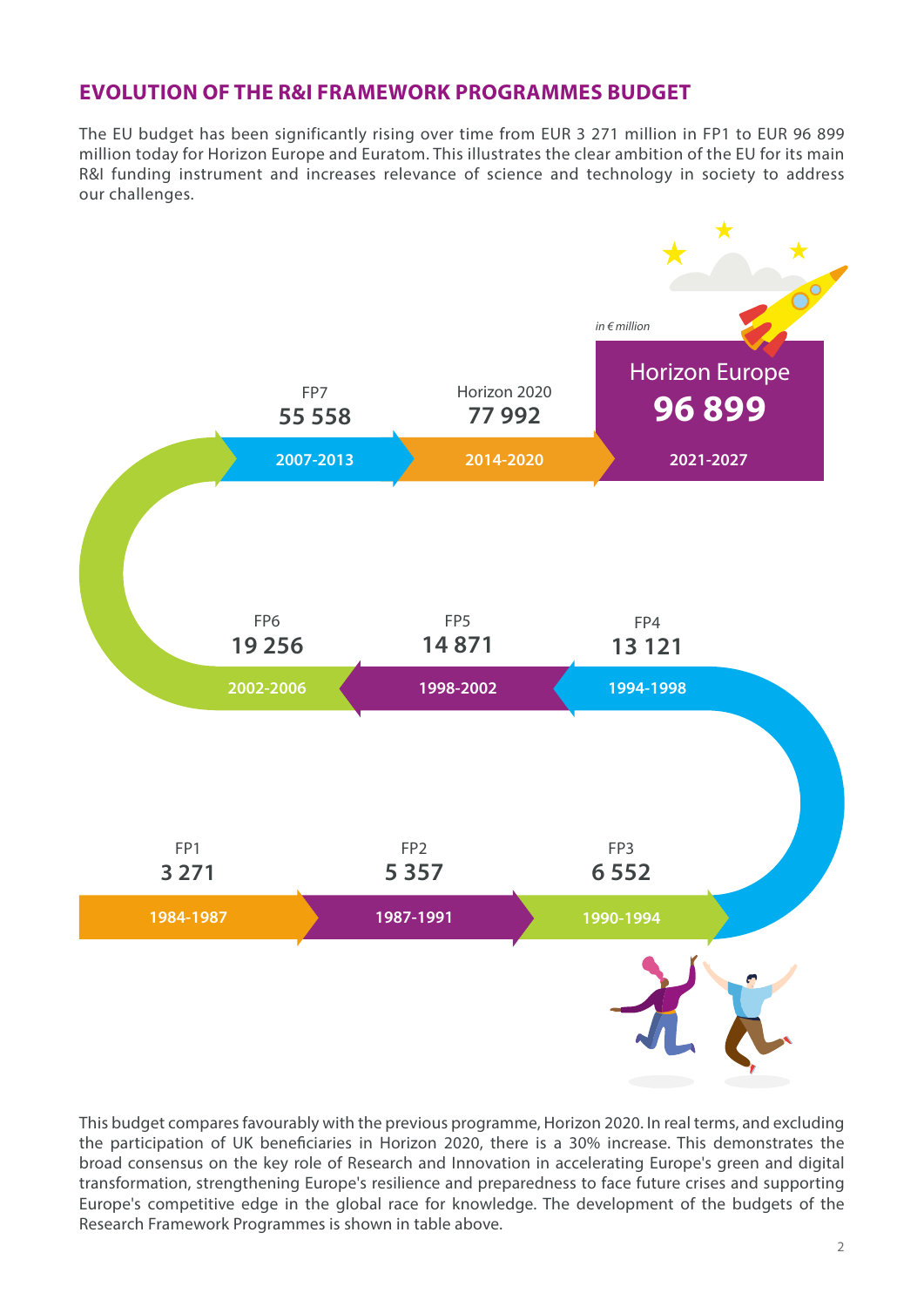## **HORIZON EUROPE BUDGET**

**Horizon Europe programme structure Total**

|            |                                                                                       |         | in $\notin$ million |
|------------|---------------------------------------------------------------------------------------|---------|---------------------|
|            | <b>EXCELLENT SCIENCE</b> of which                                                     |         | 25 0 11             |
|            | The European Research Council (ERC)                                                   | 16 004  |                     |
|            | Marie Skłodowska-Curie Actions (MSCA)                                                 | 6 6 0 2 |                     |
|            | <b>Research infrastructures</b>                                                       | 2 4 0 6 |                     |
|            | <b>GLOBAL CHALLENGES AND EUROPEAN INDUSTRIAL COMPETITIVENESS of which</b>             |         | 53 516              |
|            | <b>Health</b>                                                                         | 8 2 4 6 |                     |
|            | Culture, creativity and inclusive society                                             | 2 2 8 0 |                     |
|            | <b>Civil Security for Society</b>                                                     | 1 5 9 6 |                     |
|            | Digital, Industry and Space                                                           | 15 3 49 |                     |
|            | <b>Climate, Energy and Mobility</b>                                                   | 15 1 23 |                     |
|            | Food, Bioeconomy, Natural Resources, Agriculture and Environment                      | 8952    |                     |
|            | Non-nuclear direct actions of the Joint Research Centre (JRC)                         | 1970    |                     |
|            | <b>INNOVATIVE EUROPE</b> of which                                                     |         | 13 5 97             |
|            | <b>European Innovation Council (EIC)</b>                                              | 10 10 5 |                     |
|            | European innovation ecosystems                                                        | 527     |                     |
|            | European Institute of Innovation and Technology (EIT)                                 | 2 9 6 5 |                     |
| <b>DEC</b> | <b>WIDENING PARTICIPATION &amp; STRENGTHENING THE EUROPEAN RESEARCH AREA of which</b> |         | 3 3 9 3             |
|            | Widening participation and spreading excellence                                       | 2 9 5 5 |                     |
|            | Reforming and enhancing the European R&I System                                       | 438     |                     |
|            | <b>TOTAL HORIZON EUROPE</b>                                                           |         | 95 517              |

# **EURATOM 2021-2025 BUDGET**

 $\frac{1}{2}$ 

| <b>Euratom programme structure</b>                     | Total<br>in $\epsilon$ million |  |
|--------------------------------------------------------|--------------------------------|--|
| <b>INDIRECT ACTIONS</b>                                | 850                            |  |
| Fusion research and development                        | 583                            |  |
| Nuclear fission, safety and radiation protection       | 266                            |  |
| <b>DIRECT ACTIONS</b>                                  | 532                            |  |
| Direct actions undertaken by the Joint Research Centre | 532                            |  |

#### **TOTAL 2021-2025 EURATOM 1 382**

# **How will the budget be invested?**

The budget will be used to support research and innovation across the European Union and Associated Countries, being paid directly to researchers, innovators and research institutions in the Member States and Associated Countries. Funding will mostly be through grants. The selection of projects to fund will mainly be through open calls for proposals, selected according to excellence, impact and the quality and efficiency of implementation. There is no fixed distribution by country or region. The programme will be administered by the European Commission, its Executive Agencies, and a range of legal entities established as Union Bodies.